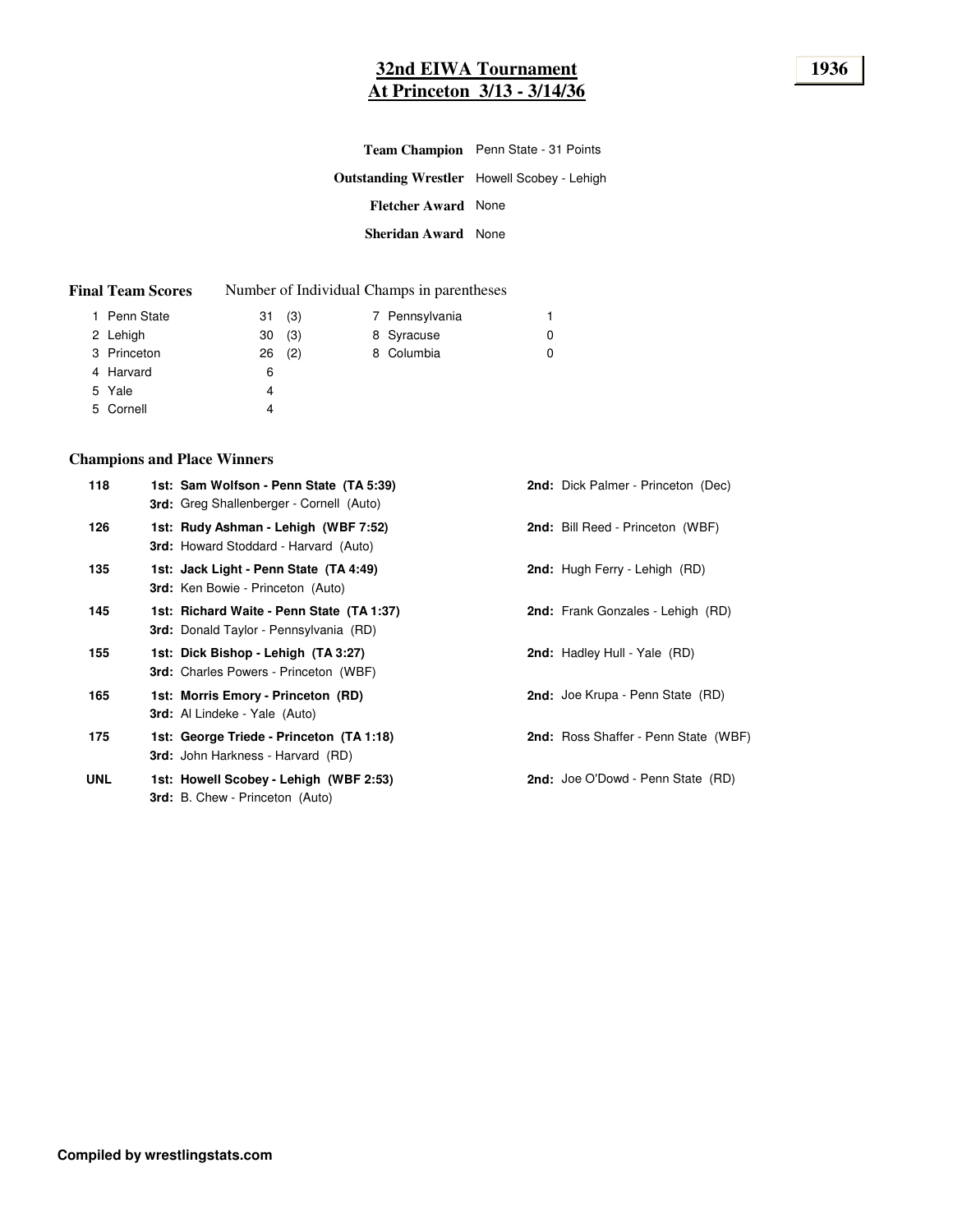# **3/13/1936 and 3/14/1936 at Princeton 1936 EIWA Championship Page 1 of 8**

## **118 Weight Class**

| James Zullo, Columbia       |                                                                      |                          |                              |
|-----------------------------|----------------------------------------------------------------------|--------------------------|------------------------------|
| Wesley Clow, Lehigh         | Wesley Clow RD OT                                                    |                          |                              |
| Stan Levine, Pennsylvania   |                                                                      | Wesley Clow TA 2:40      |                              |
| <b>Bye</b>                  | Stan Levine                                                          |                          |                              |
| Richard Lambert, Syracuse   |                                                                      |                          | Greg Shallenberger Fall 9:15 |
| Bye                         | <b>Richard Lambert</b>                                               |                          |                              |
| Greg Shallenberger, Cornell |                                                                      | Greg Shallenberger RD OT |                              |
| Bye                         | Greg Shallenberger                                                   |                          |                              |
| Edward Petrenik, Harvard    |                                                                      |                          | Sam Wolfson TA 5:39          |
| Bye                         | <b>Edward Petrenik</b>                                               |                          |                              |
| Sam Wolfson, Penn State     |                                                                      | Sam Wolfson TA 5:40      |                              |
| Bye                         | Sam Wolfson                                                          |                          |                              |
| Dick Palmer, Princeton      |                                                                      |                          | Sam Wolfson Fall 8:25        |
| Bye                         | Dick Palmer                                                          |                          |                              |
| <b>Bye</b>                  |                                                                      | Dick Palmer Fall 11:47   |                              |
| MacKnight Kinne, Yale       | MacKnight Kinne                                                      |                          |                              |
|                             |                                                                      | <b>Consolation Bouts</b> |                              |
| <b>Second Place</b>         |                                                                      |                          |                              |
| <b>WRB Second</b>           | Dick Palmer, Princeton defeated Edward Petrenik, Harvard - Fall 5:10 |                          |                              |

Final Second Dick Palmer, Princeton defeated Greg Shallenberger, Cornell - Dec

### **Third Place**

Final Third Greg Shallenberger, Cornell automatic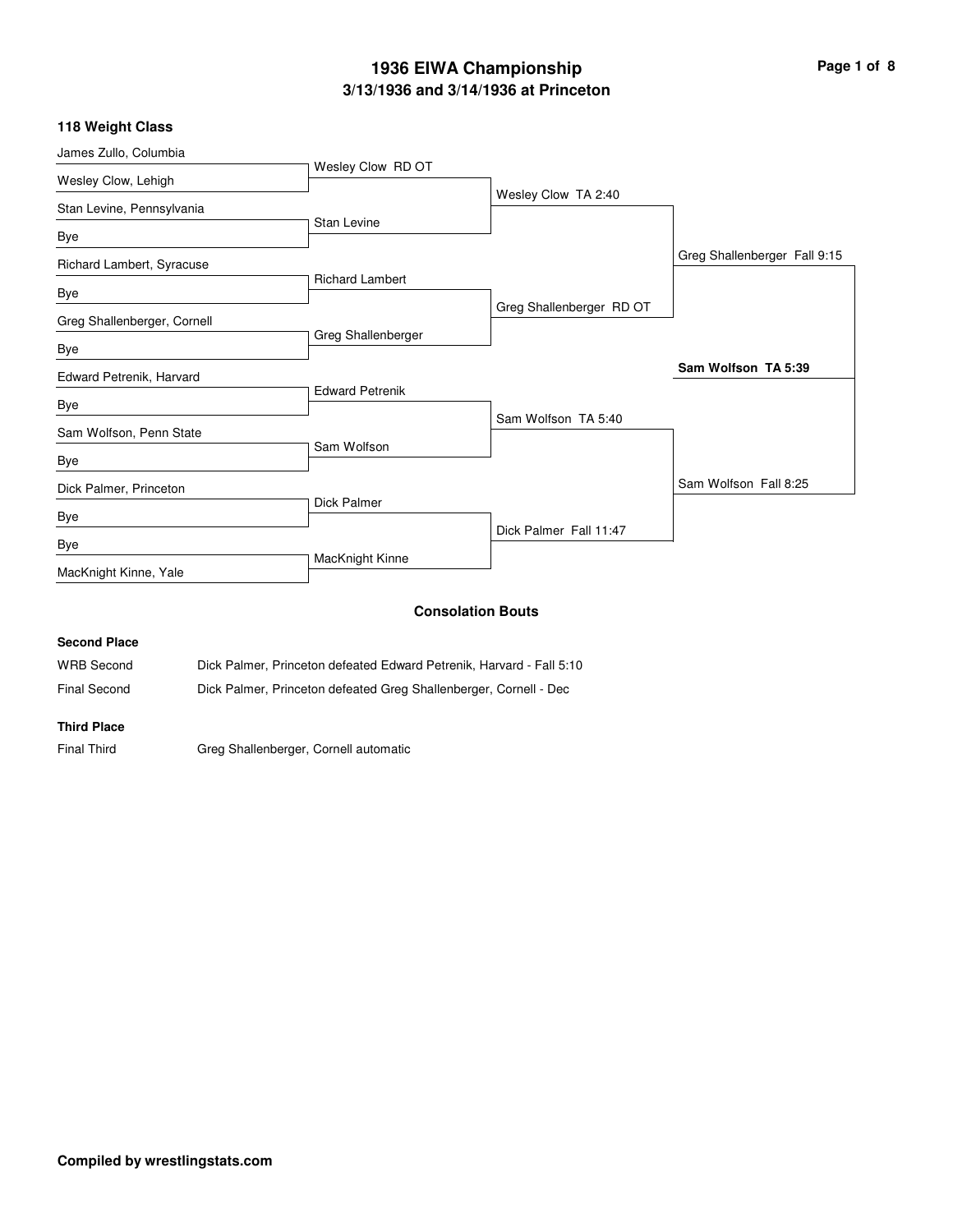# **3/13/1936 and 3/14/1936 at Princeton 1936 EIWA Championship Page 2 of 8**

## **126 Weight Class**

| Herb Brener, Pennsylvania   |                          |                           |                           |
|-----------------------------|--------------------------|---------------------------|---------------------------|
|                             | Charles Mosher Fall 4:58 |                           |                           |
| Charles Mosher, Cornell     |                          | Charles Mosher TA 1:10    |                           |
| Stern, Yale                 |                          |                           |                           |
| Bye                         | <b>Stern</b>             |                           |                           |
| Barnett, Columbia           |                          |                           | Howard Stoddard Fall 4:28 |
|                             | <b>Barnett</b>           |                           |                           |
| Bye                         |                          | Howard Stoddard Fall 4:01 |                           |
| Howard Stoddard, Harvard    |                          |                           |                           |
| Bye                         | <b>Howard Stoddard</b>   |                           |                           |
| Ray Brooks, Penn State      |                          |                           | Rudy Ashman Fall 7:52     |
| Bye                         | Ray Brooks               |                           |                           |
| Tom Crowe, Syracuse         |                          | Tom Crowe RD OT           |                           |
| Bye                         | Tom Crowe                |                           |                           |
| <b>Bill Reed, Princeton</b> |                          |                           | Rudy Ashman Fall 0:53     |
|                             | <b>Bill Reed</b>         |                           |                           |
| Bye                         |                          | Rudy Ashman Fall 6:27     |                           |
| Bye                         |                          |                           |                           |
| Rudy Ashman, Lehigh         | Rudy Ashman              |                           |                           |
|                             |                          | <b>Consolation Bouts</b>  |                           |

# **Second Place** WRB Second Bill Reed, Princeton defeated Tom Crowe, Syracuse - Fall 1:21 Final Second Bill Reed, Princeton defeated Howard Stoddard, Harvard - Fall

#### **Third Place**

Final Third Howard Stoddard, Harvard automatic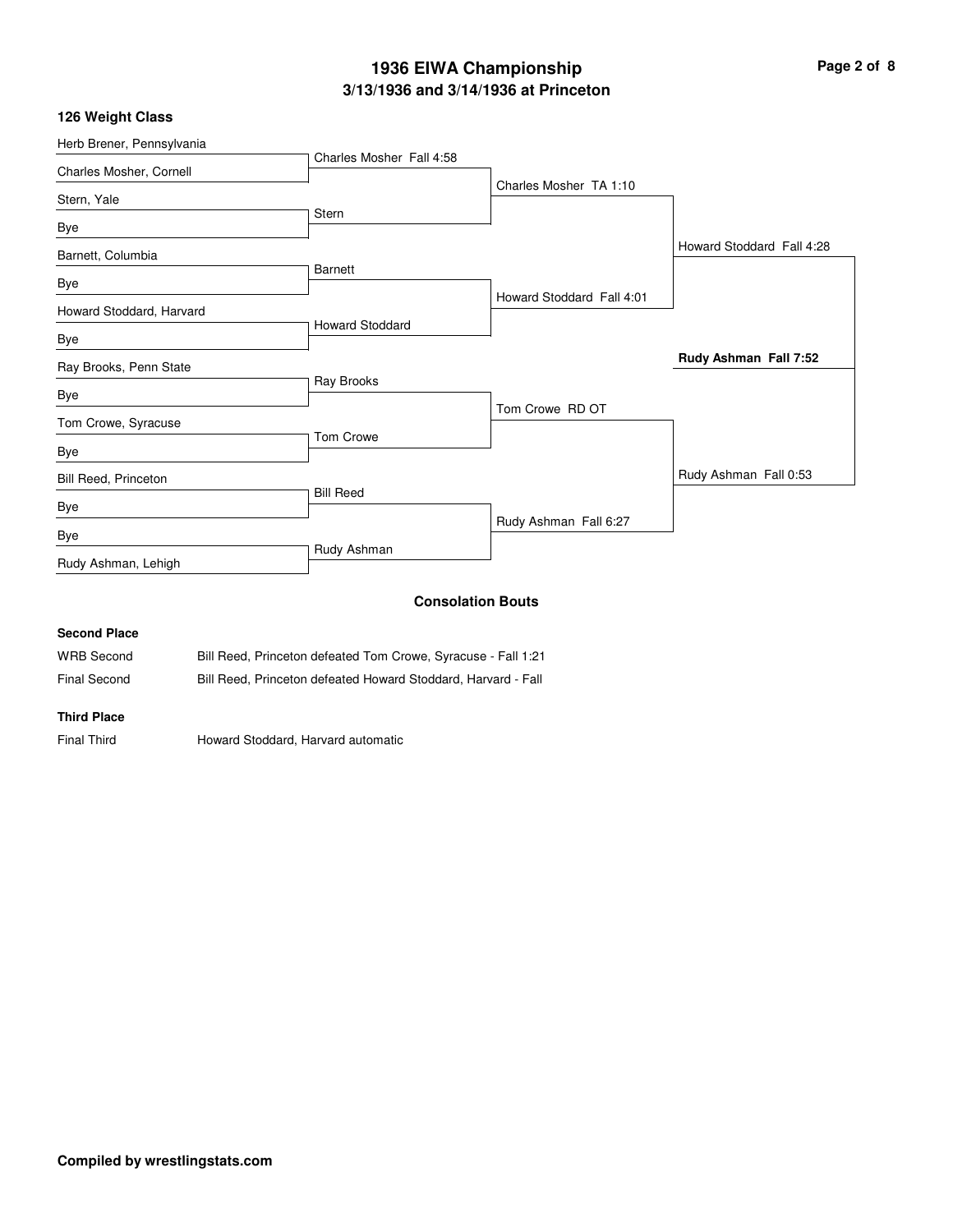# **3/13/1936 and 3/14/1936 at Princeton 1936 EIWA Championship Page 3 of 8**

|  |  |  | 135 Weight Class |
|--|--|--|------------------|
|--|--|--|------------------|

| Frank Rawolle, Yale      |                     |                    |                     |
|--------------------------|---------------------|--------------------|---------------------|
| C. Woodman, Harvard      | Frank Rawolle RD OT |                    |                     |
| Bill Deme, Syracuse      |                     | Bill Deme TA 3:21  |                     |
| Bye                      | <b>Bill Deme</b>    |                    |                     |
| Ken Bowie, Princeton     |                     |                    | Ken Bowie Fall 2:43 |
|                          | Ken Bowie           |                    |                     |
| Bye                      |                     | Ken Bowie RD OT    |                     |
| Peter Brown, Columbia    | Peter Brown         |                    |                     |
| Bye                      |                     |                    |                     |
| Jack Flores, Cornell     |                     |                    | Jack Light TA 4:59  |
| Bye                      | Jack Flores         |                    |                     |
| Sam Gordon, Pennsylvania |                     | Jack Flores RD OT  |                     |
| Bye                      | Sam Gordon          |                    |                     |
| Hugh Ferry, Lehigh       |                     |                    | Jack Light TA 3:54  |
| Bye                      | Hugh Ferry          |                    |                     |
| Bye                      |                     | Jack Light TA 6:15 |                     |
| Jack Light, Penn State   | Jack Light          |                    |                     |
|                          |                     |                    |                     |

## **Consolation Bouts**

## **Second Place**

| WRB Second   | Hugh Ferry, Lehigh defeated Jack Flores, Cornell - Dec |
|--------------|--------------------------------------------------------|
| Final Second | Hugh Ferry, Lehigh defeated Ken Bowie, Princeton - RD  |

#### **Third Place**

Final Third Ken Bowie, Princeton automatic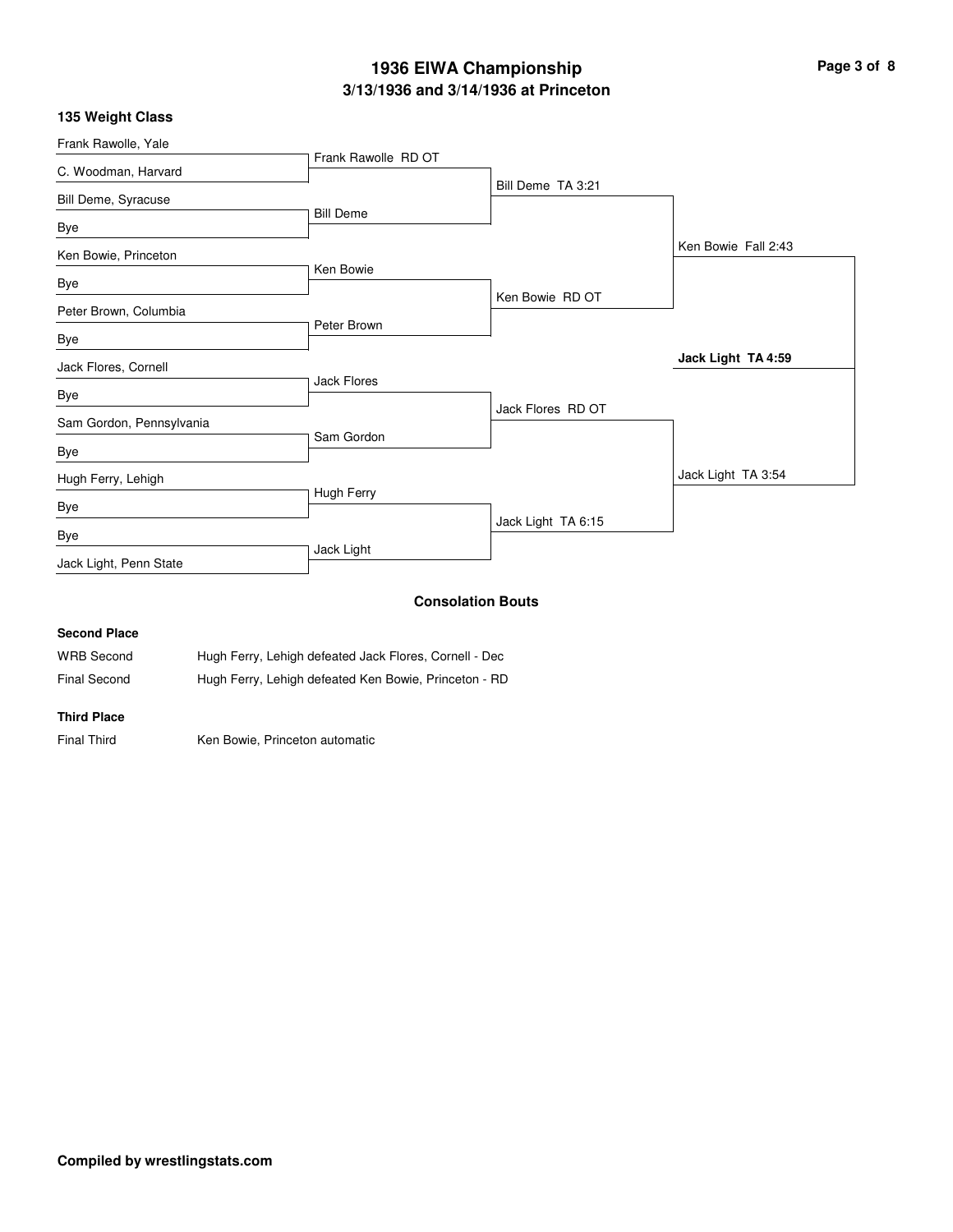# **3/13/1936 and 3/14/1936 at Princeton 1936 EIWA Championship Page 4 of 8**

| Brooks Cavin, Harvard       |                       |                          |                              |
|-----------------------------|-----------------------|--------------------------|------------------------------|
| Butler, Yale                | Butler TA 1:48        |                          |                              |
| Ken Elms, Columbia          |                       | Ken Elms TA3:16          |                              |
| Bye                         | Ken Elms              |                          |                              |
| Donald Taylor, Pennsylvania |                       |                          | Richard Waite TA 2:40        |
| Bye                         | Donald Taylor         |                          |                              |
| Richard Waite, Penn State   |                       | Richard Waite TA 3:16    |                              |
| Bye                         | <b>Richard Waite</b>  |                          |                              |
| Dick Driscoll, Syracuse     |                       |                          | <b>Richard Waite TA 1:37</b> |
| Bye                         | <b>Dick Driscoll</b>  |                          |                              |
| J. Quinn, Princeton         |                       | Dick Driscoll TA 1:19    |                              |
| Bye                         | J. Quinn              |                          |                              |
| George Morgan, Cornell      |                       |                          | Frank Gonzales TA 6:57       |
| Bye                         | George Morgan         |                          |                              |
| Bye                         |                       | Frank Gonzales Fall 7:39 |                              |
| Frank Gonzales, Lehigh      | <b>Frank Gonzales</b> |                          |                              |
|                             |                       |                          |                              |

## **Consolation Bouts**

## **Second Place**

| <b>WRB Second</b> | Donald Taylor, Pennsylvania defeated Ken Elms, Columbia - Dec    |
|-------------------|------------------------------------------------------------------|
| Final Second      | Frank Gonzales, Lehigh defeated Donald Taylor, Pennsylvania - RD |

## **Third Place**

| <b>WRB Third</b>   | Dick Driscoll, Syracuse defeated George Morgan, Cornell - Dec     |
|--------------------|-------------------------------------------------------------------|
| <b>Final Third</b> | Donald Taylor, Pennsylvania defeated Dick Driscoll, Syracuse - RD |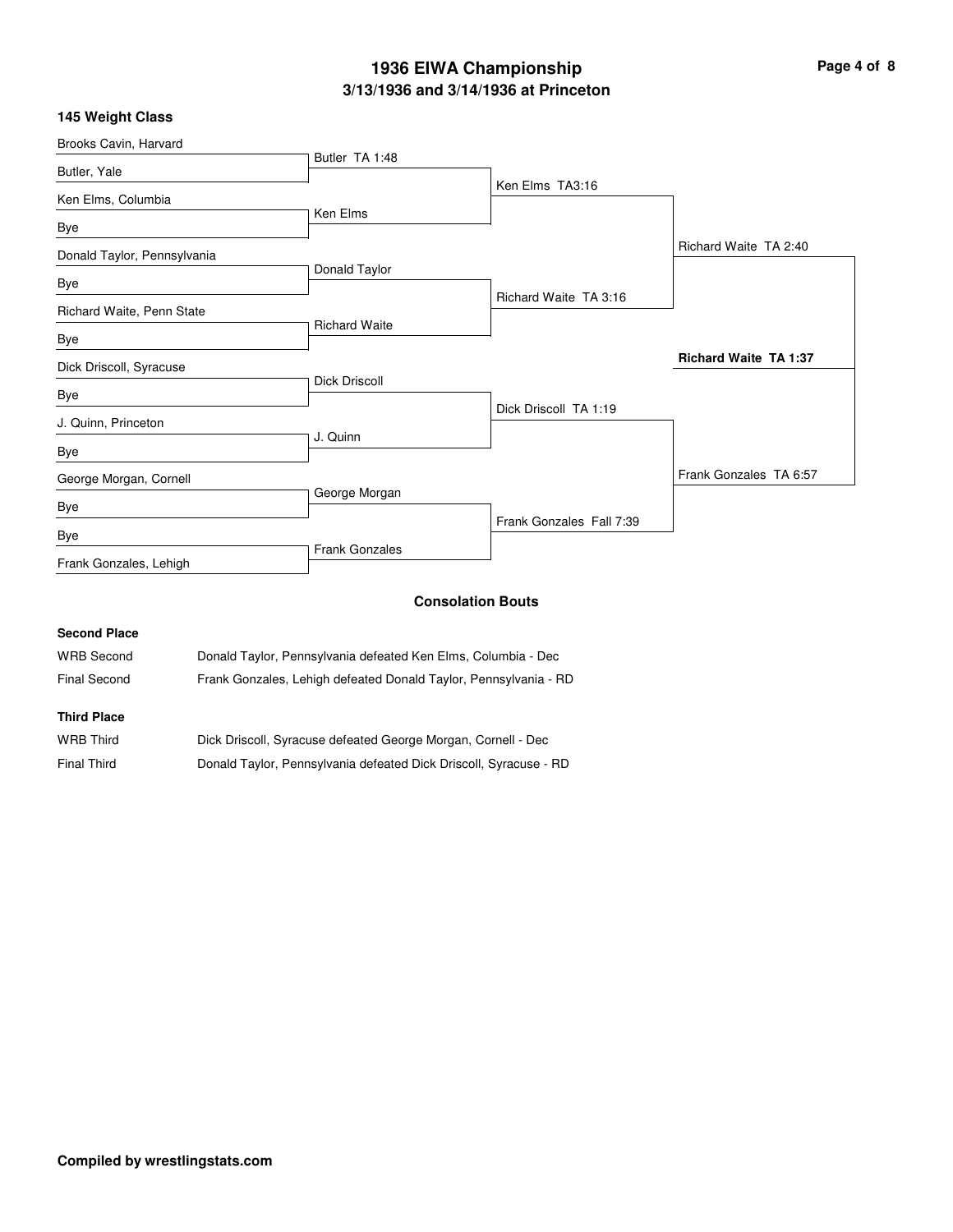# **3/13/1936 and 3/14/1936 at Princeton 1936 EIWA Championship Page 5 of 8**

|  |  |  |  | 155 Weight Class |
|--|--|--|--|------------------|
|--|--|--|--|------------------|

| John Calvin, Penn State    |                       |                          |                     |
|----------------------------|-----------------------|--------------------------|---------------------|
| George Piel, Harvard       | John Calvin Fall 3:30 |                          |                     |
| George Brownell, Cornell   |                       | John Calvin Fall 6:33    |                     |
| Bye                        | George Brownell       |                          |                     |
| Ben Ruggiero, Pennsylvania |                       |                          | Dick Bishop TA 9:10 |
| Bye                        | Ben Ruggiero          |                          |                     |
| Dick Bishop, Lehigh        |                       | Dick Bishop Fall 6:51    |                     |
| Bye                        | Dick Bishop           |                          |                     |
| Joe Green, Columbia        |                       |                          | Dick Bishop TA 3:27 |
| Bye                        | Joe Green             |                          |                     |
| Charles Powers, Princeton  |                       | Charles Powers Fall 6:50 |                     |
|                            | <b>Charles Powers</b> |                          |                     |
| Bye                        |                       |                          | Hadley Hull RD      |
| Roy Gertmenian, Syracuse   | Roy Gertmenian        |                          |                     |
| <b>Bye</b>                 |                       | Hadley Hull TA 2:34      |                     |
| Bye                        |                       |                          |                     |
| Hadley Hull, Yale          | <b>Hadley Hull</b>    |                          |                     |
|                            |                       |                          |                     |

## **Consolation Bouts**

## **Second Place**

| WRB Second         | Ben Ruggiero, Pennsylvania defeated John Calvin, Penn State - Dec |
|--------------------|-------------------------------------------------------------------|
| Final Second       | Hadley Hull, Yale defeated Ben Ruggiero, Pennsylvania - RD        |
| <b>Third Place</b> |                                                                   |

| <b>WRB Third</b> | Charles Powers, Princeton defeated Roy Gertmenian, Syracuse - Dec    |
|------------------|----------------------------------------------------------------------|
| Final Third      | Charles Powers, Princeton defeated Ben Ruggiero, Pennsylvania - Fall |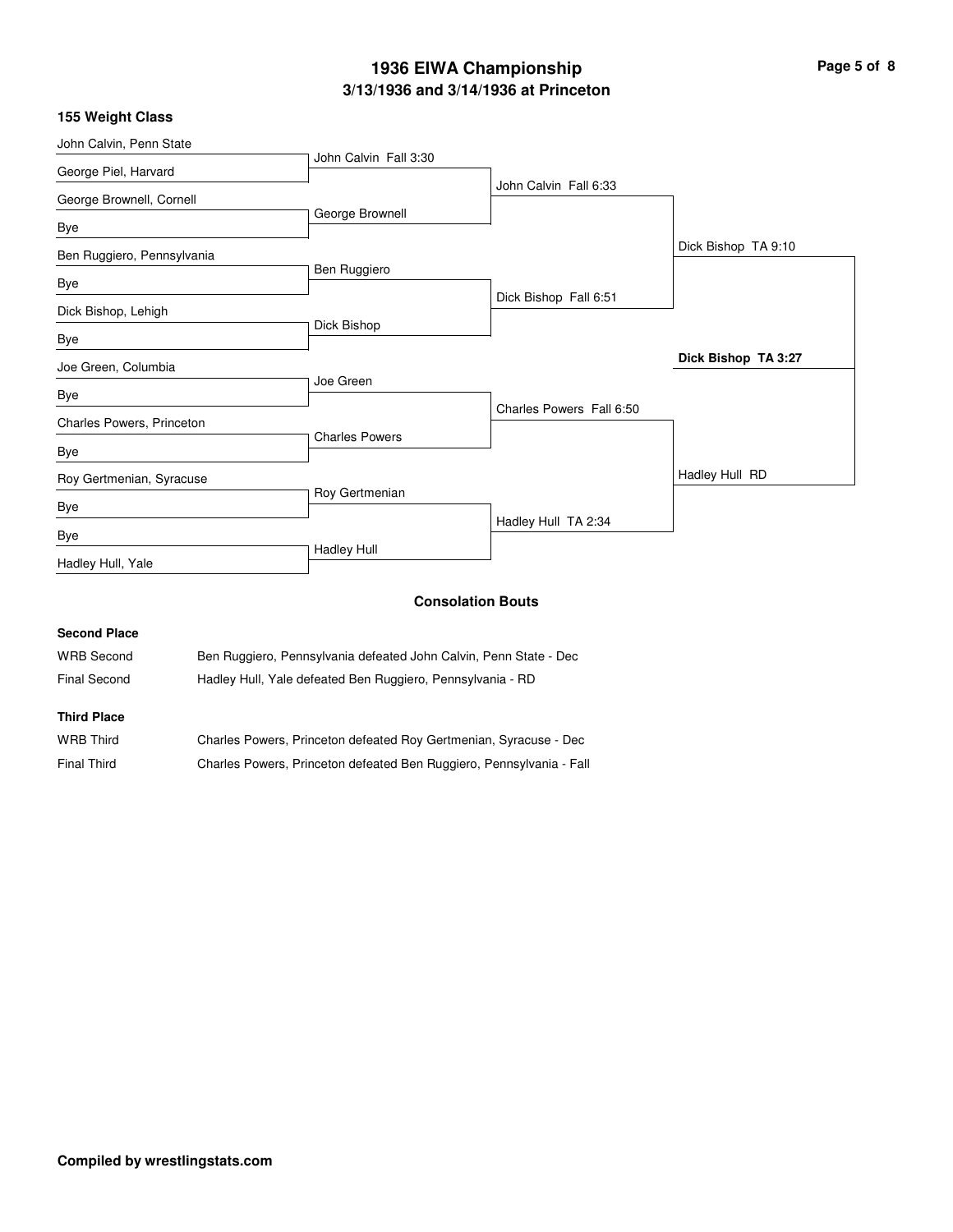# **3/13/1936 and 3/14/1936 at Princeton 1936 EIWA Championship Page 6 of 8**

|  |  |  |  | 165 Weight Class |
|--|--|--|--|------------------|
|--|--|--|--|------------------|

| Ken Wilbur, Syracuse     |                        |                       |                        |
|--------------------------|------------------------|-----------------------|------------------------|
| Joe Krupa, Penn State    | Joe Krupa TA 5:27      |                       |                        |
| Don Armstrong, Harvard   |                        | Joe Krupa TA 4:56     |                        |
|                          | Don Armstrong          |                       |                        |
| Bye                      |                        |                       |                        |
| Horace Fry, Pennsylvania |                        |                       | Morris Emory TA 1:17   |
| Bye                      | Horace Fry             |                       |                        |
|                          |                        | Morris Emory TA 4:58  |                        |
| Morris Emory, Princeton  | Morris Emory           |                       |                        |
| Bye                      |                        |                       |                        |
| Walter Crockett, Lehigh  |                        |                       | <b>Morris Emory RD</b> |
| Bye                      | <b>Walter Crockett</b> |                       |                        |
|                          |                        | Al Lindeke TA 1:17    |                        |
| Al Lindeke, Yale         | Al Lindeke             |                       |                        |
| Bye                      |                        |                       |                        |
| Harry Smith, Cornell     |                        |                       | Al Lindeke TA 3:55     |
| Bye                      | Harry Smith            |                       |                        |
| Bye                      |                        | Harry Smith Fall 4:30 |                        |
| G. Hersey, Columbia      | G. Hersey              |                       |                        |
|                          |                        | Osmaalatism Danta     |                        |

#### **Consolation Bouts**

## **Second Place**

| <b>WRB Second</b>   | Joe Krupa, Penn State defeated Horace Fry, Pennsylvania - Dec |
|---------------------|---------------------------------------------------------------|
| <b>Final Second</b> | Joe Krupa, Penn State defeated Al Lindeke, Yale - RD          |

#### **Third Place**

Final Third **Al Lindeke**, Yale automatic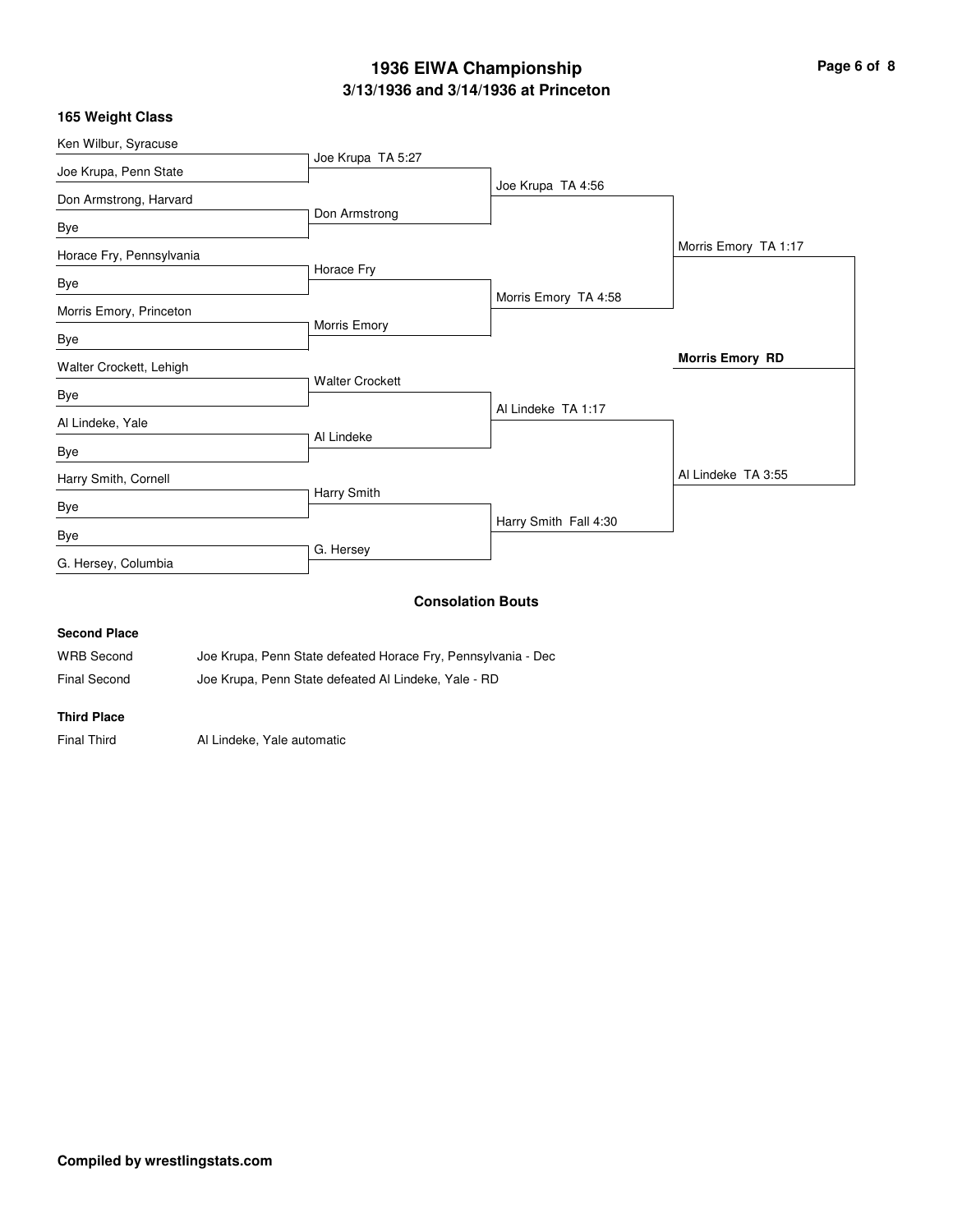# **3/13/1936 and 3/14/1936 at Princeton 1936 EIWA Championship Page 7 of 8**

| 175 Weight Class |  |  |  |
|------------------|--|--|--|
|------------------|--|--|--|

|               | John Harkness DSQ                                                                                                                    |                        |
|---------------|--------------------------------------------------------------------------------------------------------------------------------------|------------------------|
|               |                                                                                                                                      |                        |
|               |                                                                                                                                      |                        |
|               |                                                                                                                                      | Ross Shaffer Fall 6:36 |
|               |                                                                                                                                      |                        |
|               | Ross Shaffer Fall 4:55                                                                                                               |                        |
|               |                                                                                                                                      |                        |
|               |                                                                                                                                      |                        |
|               |                                                                                                                                      | George Triede TA 1:18  |
|               |                                                                                                                                      |                        |
|               | Myron Sterngold TA 6:30                                                                                                              |                        |
|               |                                                                                                                                      |                        |
|               |                                                                                                                                      |                        |
|               |                                                                                                                                      | George Triede TA 4:52  |
|               |                                                                                                                                      |                        |
|               | George Triede TA 8:05                                                                                                                |                        |
| George Triede |                                                                                                                                      |                        |
|               | Mike Pappas RD<br>John Harkness<br>Robert Graham<br>Ross Shaffer<br><b>Howard Peters</b><br>Myron Sterngold<br><b>Bill Ostrynski</b> |                        |

### **Consolation Bouts**

| <b>Second Place</b> |                                                                  |
|---------------------|------------------------------------------------------------------|
| <b>WRB Second</b>   | Myron Sterngold, Lehigh defeated Bill Ostrynski, Cornell - DFT   |
| Final Second        | Ross Shaffer, Penn State defeated Myron Sterngold, Lehigh - Fall |
| <b>Third Place</b>  |                                                                  |

| WRB Third   | John Harkness, Harvard defeated Robert Graham, Yale - DFT    |
|-------------|--------------------------------------------------------------|
| Final Third | John Harkness, Harvard defeated Myron Sterngold, Lehigh - RD |